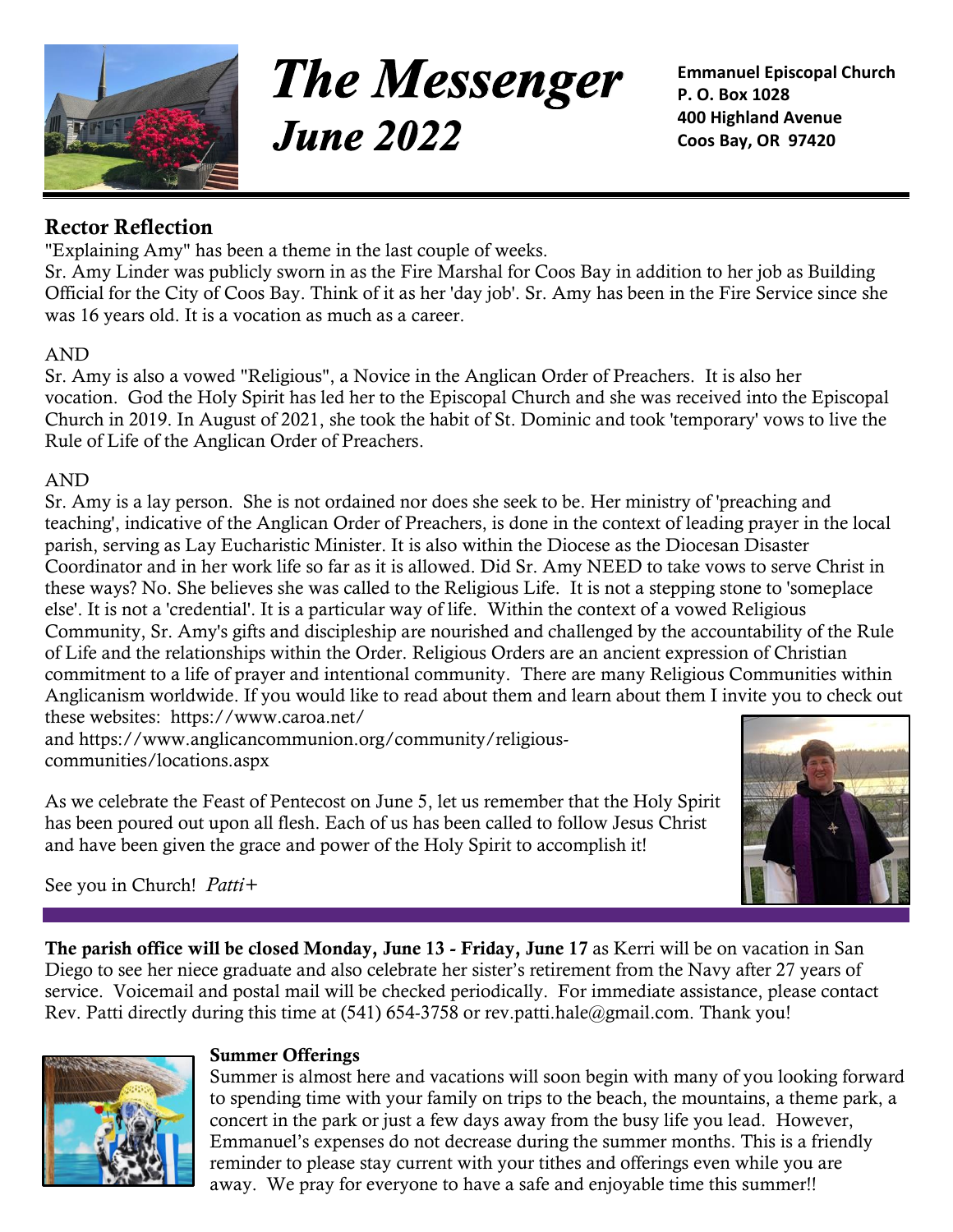#### **Q&A of Coos County**

In recognition of the City of Coos Bay making a proclamation deeming June as LGBTQIA2S+ Pride Month, Kerri in the parish office is collecting donations for the local Q&A youth support group. "Q&A is dedicated to building a thriving community where LGBTQ youth and their allies are safe, valued, and celebrated." If you would like to make a monetary donation you can do so by going to their fiscal sponsor United Way of Southwestern Oregon's website at the following link: <https://unitedwayswo.org/community-partnerships> .

Another way to show support is by purchasing \$10.00 gift certificates/cards to local businesses for the youth. The following are some examples of where gift certificates have previously been donated from:

- Joey's Arcade
- Pony Village Cinema
- So It Goes Coffeehouse
- Scoops
- Books on the Bay

Kerri will be collecting gift certificates for Q&A through the month of June so if you would like to donate one, please have them to Kerri in the parish office by June 30. Thank you!

# **Excerpt from Forward Day-by-Day: Wednesday, May 25**

When my wife's light-hearted brother died, I was introduced to the song, "You'll Never Be the Sun." The line, "even on the deepest ocean, you will be the light," spoke to me about how others support us in times of despair and trial. It was a Zoom funeral, so I couldn't tell who was singing, and I thought, "Wow, those ladies can really sing!" Later, I learned it was a recording by Emmylou Harris, Linda Ronstadt, and Dolly Parton.

Again and again in Jesus's ministry, he brings healing and subdues fears and anxieties, casting out demons and bringing shalom. Like stars in the sky, we can find Christians all around us with demons and fears under their feet and who also know the light of their Messiah. That uncertain ground of conquered fears is essential to their recognition of the Savior.

Listen to "You'll Never Be the Sun" with lyrics here: [https://www.youtube.com/watch?v=IHATdHH\\_pNY](https://www.youtube.com/watch?v=IHATdHH_pNY)

~Shared by Nancy Clarke

#### **ABC@ Emmanuel**

#### **Thursday, June 16, 1:30 PM - 2:30 PM**

"A Book Club @ Emmanuel" (ABC@Emmanuel) is a book group for the 'summer' months of June, July, August, and September. We will meet on the 3rd Thursday of each month at 1:30 PM in the church undercroft. I will provide coffee, tea & water with light snacks.

The first book we will be reading is "Braiding Sweetgrass". I recommend reading the book or at least some of the book before the first meeting. However, you are welcome to join the discussion even if you haven't started the book yet.

Books are available at Books by the Bay and as e-books.

If you have any questions feel free to contact me at 541.404.7470 or [nancylee.b.stewart@gmail.com.](mailto:nancylee.b.stewart@gmail.com)

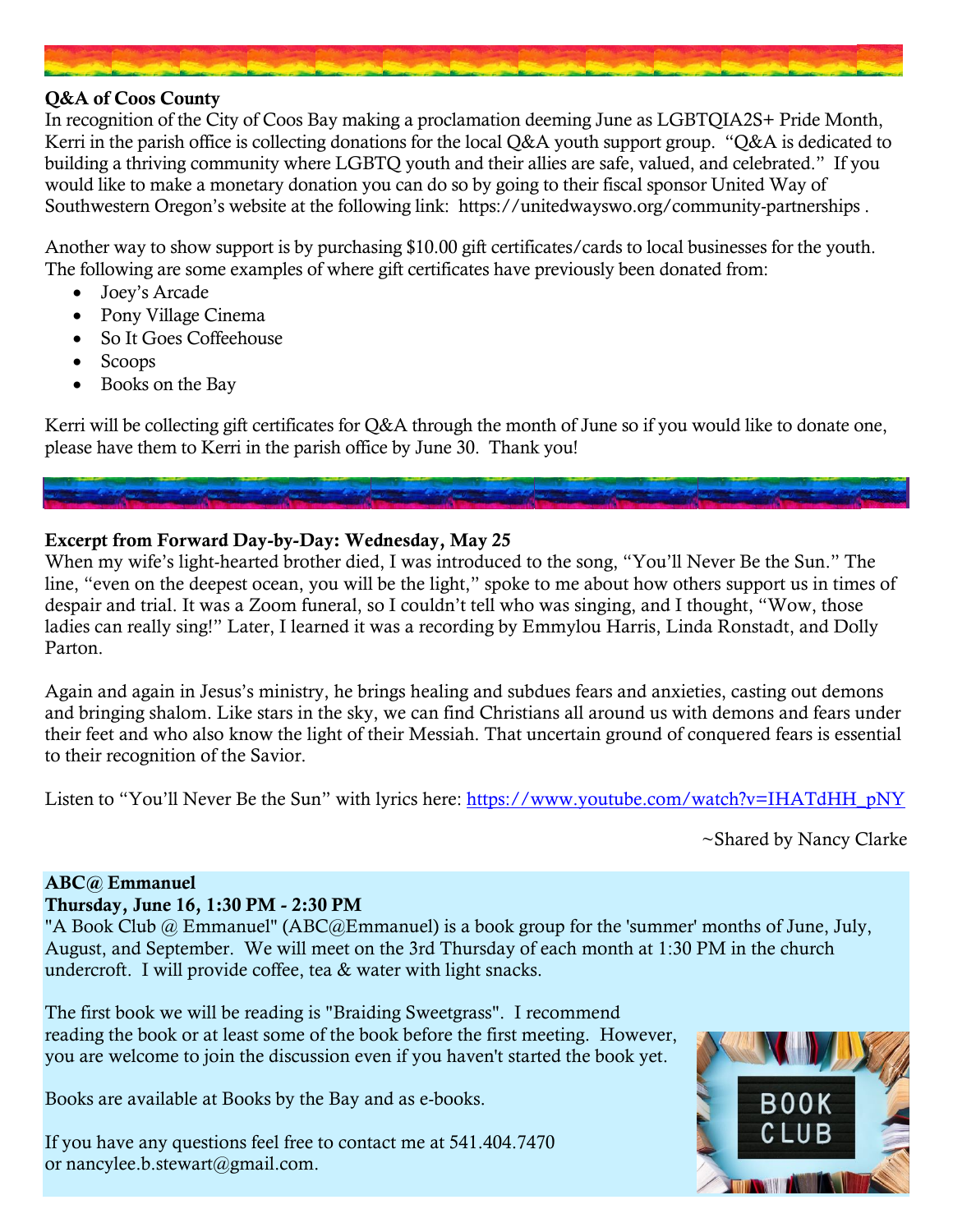

# **The Squirrel Problem**

In a small American town an overabundance of squirrels had become quite a problem, so they looked to religious leaders for guidance.

The **Presbyterian** church called a meeting to decide what to do about their squirrel infestation. After much prayer and consideration, they concluded that the squirrels were predestined to be there, and they shouldn't interfere with God's divine will.

At the **Baptist** church the squirrels had taken an interest in the baptistery. The deacons met and decided to put a water-slide on the baptistery and let the squirrels drown themselves. The squirrels liked the slide and unfortunately, knew instinctively how to swim, so twice as many squirrels showed up the following week.

The **Lutheran** church decided that they were not in a position to harm any of God's creatures. So, they humanely trapped their squirrels and set them free near the Baptist church. Two weeks later the squirrels were back when the Baptists took down the water-slide.

The **Episcopalians** tried a much more unique path by setting out pans of whiskey around their church in an effort to kill the squirrels with alcohol poisoning. They sadly learned how much damage a band of drunk squirrels can do.

But the **Catholic** church came up with a more very creative strategy! They baptized all the squirrels and made them members of the church. Now they only see them at Christmas and Easter.

And not much was heard from the **Jewish** synagogue. They took the first squirrel and circumcised him. They haven't seen a squirrel since.

~ Submitted for your laughter by Kerry Oxford, Senior Warden

**========================================================**



# **St. Mary's Episcopal Church in Gardiner**

The wonderful congregation of St. Mary's Church in Gardiner has emphatically asked Rev. Patti to continue to hold a Eucharistic service for them, which she has happily agreed to do. However, she will be traveling to St. Mary's not once BUT TWICE a month. You now have TWICE as many opportunities to join Rev. Patti and the congregants of St. Mary's in Gardiner. She will be holding a service the  $1<sup>st</sup>$  and  $3<sup>rd</sup>$  Saturdays of every month at 5:00 PM. The invitation to carpool is extended to all. Please call Kerri in the parish office to let us know if you plan to carpool and be at Emmanuel by 4:00 PM. Hope to see you there!

**=====================================================================**